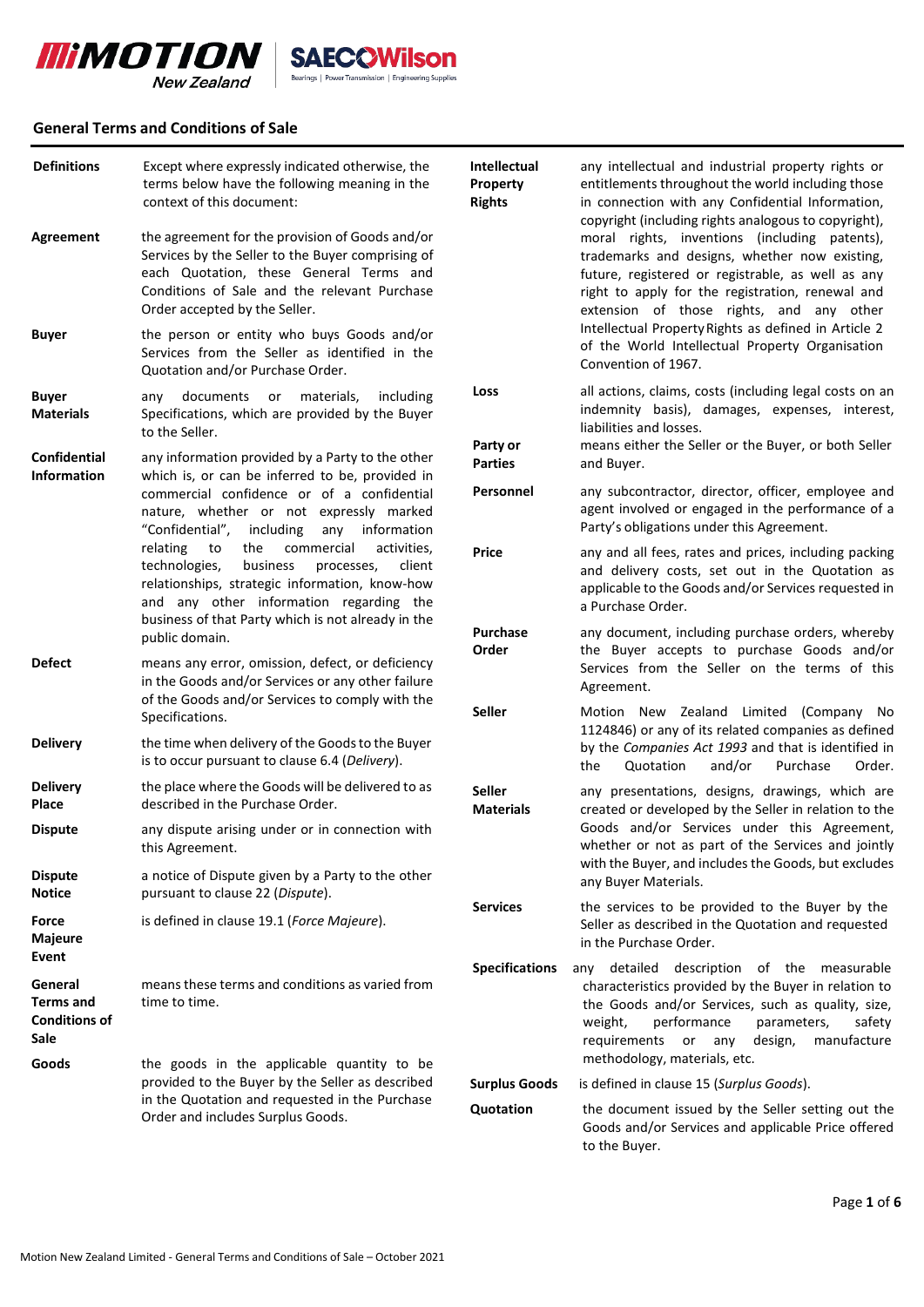| Warranty | means a valid warranty claim made by the Buyer  |
|----------|-------------------------------------------------|
| Claim    | during the Warranty Period evidencing a Defect. |

**Warranty Period** means 12 months from the date of delivery of the Goods to the Delivery Point, or 90 days from completion of the Services (as the case may be), or as otherwise stated in the Purchase Order or Quotation.

### **1. Applicability of Agreement**

- 1.1 This Agreement applies to all Goods and/or Services supplied or to be supplied by the Seller to the Buyer.
- 1.2 The Buyer is deemed to have accepted and becomes bound by this Agreement by placing a Purchase Order or otherwise instructing the Seller to provide Goods and/or Services.
- 1.3 Unless expressly agreed otherwise by the Seller in writing, this Agreement supersedes any agreement or prior communication between the Parties in relation to the subject matter of this Agreement and any other documents, including any terms and conditions contained in a Purchase Order.
- 1.4 The Buyer warrants that any Purchase Order or instruction for the Seller to provide the Goods and/or Services (submitted either online or otherwise) is issued by an authorised representative of the Buyer.
- 1.5 The Seller has no obligation to supply Goods and/or Services to the Buyer and no agreement arises from a Quotation or Purchase Order unless the Seller expressly approves the Purchase Order pursuant to clause [3 \(](#page-1-0)*Quotation and Purchase Orders*).

# **2. Ecommerce**

- The Seller uses and will continue to use reasonable endeavours to ensure that all details, descriptions, and prices which appear on the Seller's website are accurate, however errors may occur. If an order (or any part of an order) has been placed by the Buyer which contains errors in pricing or otherwise out of date or inaccurate information, including in relation to available products, shipping information, payment terms, return policies or any other information, the Seller is not obliged to proceed with that order and will notify the Buyer accordingly as soon as practicable.
- 2.2 The Seller is not liable to the Buyer or any third parties for any Loss in connection with use of or inability to use or access the website or a linked website.

### <span id="page-1-0"></span>**3. Quotation and Purchase Orders**

- 3.1 A Quotation is an offer valid for 30 days, or such other period as stated in the Quotation.
- 3.2 Where the Buyer has a credit account with the Seller, Purchase Orders are subject to approval by the Seller's credit department. The Seller may at any time alter or suspend credit, refuse shipment or cancel unfilled Purchase Orders, when in the Seller's reasonable opinion, the Buyer is not creditworthy. In all other cases, Purchase Orders will be effective subject to the approval of an authorised representative of the Seller.
- 3.3 Changes to or cancellations of Purchase Orders will not be effective unless accepted in writing by the Seller.
- 3.4 If the Buyer varies or cancels a Purchase Order, the Buyer must pay all reasonable costs incurred by the Seller as a result of the variation or cancellation of the Purchase Order (including, but not limited to, the costs of materials reasonably ordered up to the date of notice of variation or cancellation).

### **4. Performance of Services**

- 4.1 The Seller will provide the Services to the Buyer in accordance with this Agreement and with due care and skill.
- 4.2 The Buyer will provide such assistance and information to the Seller as reasonably required by the Seller from time to time to assist in the provision of the Services.
- 4.3 If the Seller fails to provide any Services, such as installation or training, on any estimated date, the Seller will provide the Services within a reasonable time.
- 4.4 Where the Seller is to provide Services or any part of it at Buyer's premises, the Buyer must:
	- (a) provide proper and safe access to and at the place where the Services are to be provided;
	- (b) ensure the premises are clean, safe, and properly prepared for the provision of Services; and
	- (c) comply with any occupational, health and safety laws and regulations.
- 4.5 The Seller may decide to suspend or not to provide the Services at any time if the conditions are, in the Seller's opinion, not work safe.
- 4.6 While on the other Party's premises, a Party must comply, and require its Personnel to comply, with the other Party's policies, procedures, and other site instructions.
- 4.7 The Buyer indemnifies the Seller against any Loss caused to the Seller and its Personnel, or its equipment, within the Buyer's premises, except to the extent where the Loss was caused or contributed to by a negligent or wilful act or omission of the Seller or its Personnel.

### <span id="page-1-1"></span>**5. Goods and Specifications**

- <span id="page-1-2"></span>5.1 It is the responsibility of the Buyer to determine whether the Goods are consistent with and suitable for their intended purpose and use, in accordance with clause [5.](#page-1-1)
- 5.2 WITHOUT LIMITING THE GENERALITY OF CLAUSE [5.1,](#page-1-2) THE GOODS MUST NOT BE USED IN ANY APPLICATION RELATING TO AN AIRCRAFT OR ANY APPARATUS CONNECTED TO AN AIRCRAFT.
- 5.3 Although the Seller takes all reasonable steps to ensure that descriptions, specifications, drawings, and other information regarding the Goods in catalogues and other promotional materials are correct and accurate, that information does not constitute representations or warranties by the Seller, or terms or conditions of or in respect of the Goods, and the Seller is not liable for any error therein.
- 5.4 Where the Seller manufactures or orders the manufacture of any Goods ordered by the Buyer in accordance with any Specifications or with any Seller Materials, the manufacture of such Goods shall be at the Buyer's cost.
- 5.5 The Seller will not accept responsibility or liability (including to a third party) for any performance, accuracy, or reliability of:
	- (a) the Specifications;
	- (b) any Goods manufactured in accordance with such Specifications; or
	- (c) the Seller Materials where they have been amended and/or reviewed and approved by the Buyer.
- 5.6 The Buyer shall indemnify and hold the Seller and its Personnel harmless against any Loss, suffered by the Seller, resulting from the infringement of any Intellectual Property Rights of a third party arising from the Seller's use of the Buyer Materials, the Buyer's Intellectual Property and/or the Specifications.

## <span id="page-1-3"></span>**6. Delivery**

- 6.1 Unless expressly stated otherwise, dates for Delivery set out in a Quotation and/or Purchase Order or otherwise agreed in writing between the Parties are calculated from the date of the Purchase Order as an estimate only. Although the Seller will use commercially reasonable efforts to keep the date of Delivery stated or agreed:
	- (a) the Buyer will take delivery of the Goods when they are tendered for Delivery;
	- (b) late delivery does not entitle the Buyer to cancel a Purchase Order or any part of it or to refuse late delivery; and
	- (c) the Seller will not be liable for any Loss resulting from a change of the dates of Delivery or late Delivery.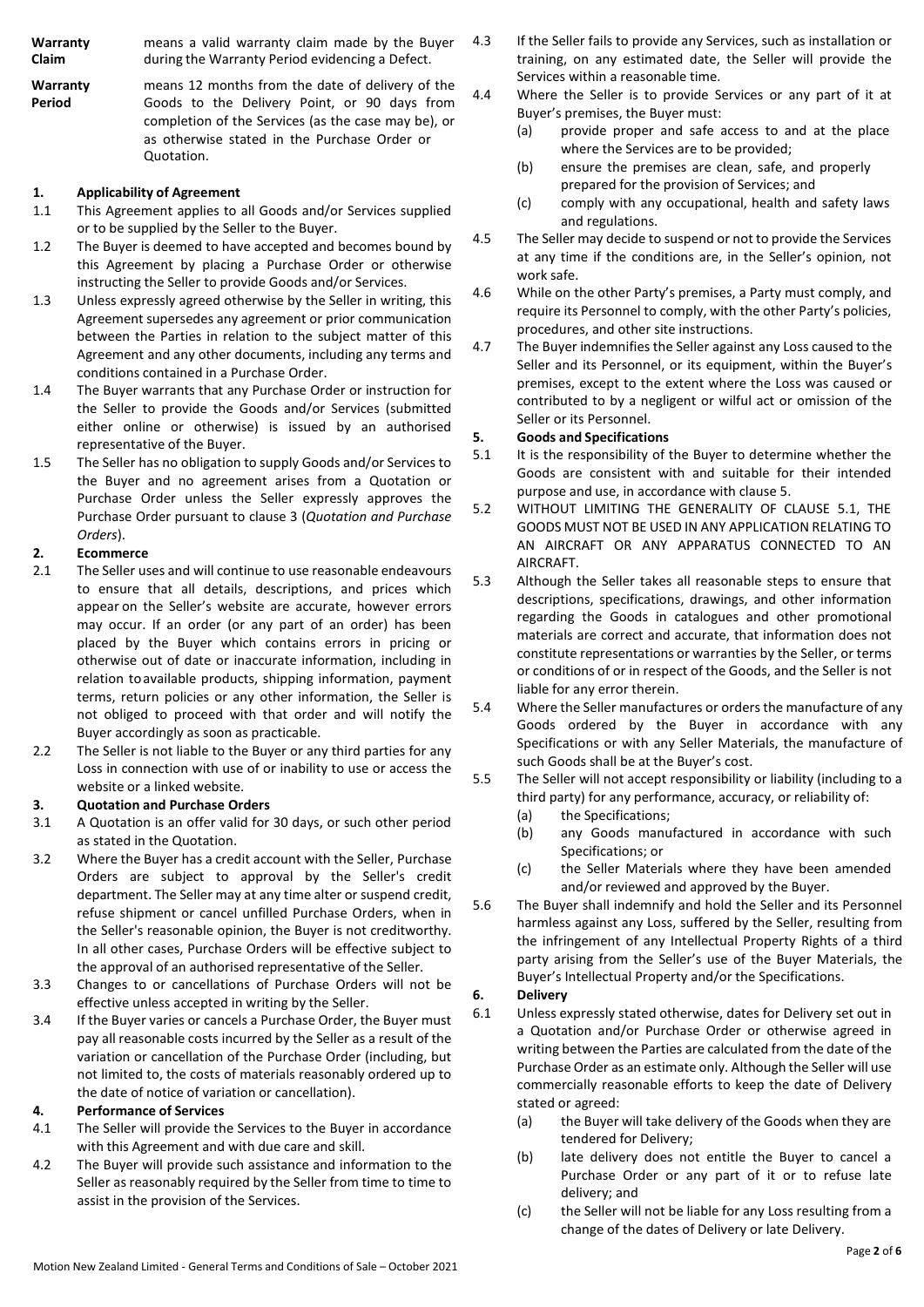- 6.2 Delivery of ex-stock is subject to confirmation by the Seller on receipt of Purchase Order.
- 6.3 The Seller determines the route and manner of delivery of the Goods.
- <span id="page-2-0"></span>6.4 Delivery of the Goods will occur at the Delivery Place, and Goods are taken to have been delivered at the time when:
	- (a) in the case of collection by the Buyer, when the Buyer or Buyer's carrier takes possession of the Goods; or
	- (b) in the case of delivery by the Seller, when the Goods are delivered to the Delivery Place, even if the premises are unattended by the Buyer at the time of delivery.
- 6.5 The Seller may deliver the Goods in instalments. Each instalment will be invoiced upon Delivery.
- 6.6 The Seller's delivery records will be *prima facie* proof of Delivery of the Goods to the Buyer.
- 6.7 Goods compliant with the applicable Specifications provided by the Buyer are deemed fit for their purpose and accepted by the Buyer upon Delivery.
- 6.8 If the Buyer is unable to take Delivery for any reason, the Seller will be entitled to charge a reasonable fee for the storage, insurance and redelivery of the Goods.
- 6.9 Allreturns must be pre-approved by the Seller and such returns must be in accordance with the Supplier's instructions.

# <span id="page-2-2"></span>**7. Passing of Risk and Title**

- 7.1 Risk of damage to and loss of the Goods passes to the Buyer on Delivery. It isthe responsibility of the Buyer to insure the Goods on and from Delivery.
- 7.2 Title to the Goods, whether delivered in full or in instalments, passes to the Buyer only if and when the Buyer has fully paid the Seller all amounts owing to the Seller for those Goods.
- <span id="page-2-1"></span>7.3 Until title passes to the Buyer, the Buyer:
	- (a) is a bailee of the Goods;
	- (b) will not remove or change the manner in which the Goods have been labelled by the Seller;
	- (c) will store the Goods in a manner which shows clearly that they are the property of the Seller;
	- (d) will not modify, change, intermix or attach the Goodsto any other goods or property in any way that cannot be promptly reversed without causing damage to the Goods;
	- (e) holdsthe benefit of any insurance of the Goods on trust for the Seller and in the event the Goods are lost, damaged or destroyed, will pay the proceeds of such insurance to the Seller up to any outstanding amount owed by the Buyer under the Agreement;
	- (f) irrevocably authorises the Seller to enter any premises where the Goods are kept to inspect and/or recover possession of the Goods; and
	- (g) will not encumber or grant any interest in the Goods, by means of security or otherwise, in breach of this clause [7.3](#page-2-1) and clause [10](#page-3-0) (*Personal Property Security*).
- 7.4 Where the Goods are sold or used before title passes to the Buyer, any proceeds resulting from such sale or use will be held by the Buyer in a separate account on trust for the Seller until any outstanding amount owed by the Buyer under this Agreement has been fully paid to the Seller.
- 7.5 In the event of a default by the Buyer, the Seller may, without limiting any of its other rights or remedies, demand the immediate return of the Goods to the Seller at the Buyer's expense or payment of proceeds

# **8. Price and Taxes**

- 8.1 In consideration for the provision of the Goods and/or Services under the Agreement, the Seller will invoice the Buyer for the Price, which the Buyer must pay.
- 8.2 At the Seller's discretion, a deposit of part or all of the Price may be required from the Buyer before provision of Goods and/or Services commences. If a deposit is requested by the

Seller, the amount of the deposit will become immediately due and payable by the Buyer.

- 8.3 The Seller reserves the right to vary the Price by giving notice to the Buyer, if:
	- (a) the Buyer requests, and the Parties agree to, any variation to the Goods and/or Services;
	- (b) the cost to the Seller is increased due to a request by the Buyer that the Goods and/or Services be provided outside normal working hours or delivered to an address other than that originally specified by the Buyer;
	- (c) in respect of imported Goods, the exchange rate used in the Quotation increases by more than 2.5% between the date of the Quotation and the date of the applicable invoice; and/or
	- (d) any additional charges, fees or taxes apply to the Goods and/or Services at Delivery.
- 8.4 Price for hire of any fitting tools and equipment is subject to change if there is any variation in quantity or type of the Goods.
- 8.5 Where special packing is required to deliver the Goods, it will be charged to the Buyer at cost. Some packing material is charged with a deposit, which is refundable on return of this material to the applicable supplier.

# <span id="page-2-3"></span>**9. Payment**

- 9.1 Each invoice must be paid in full within thirty (30) days of the end of the month during which the invoice was issued, unless otherwise agreed. Payment may be required on or before Delivery. Time for payment is of the essence.
- 9.2 Payment may be made:
	- (a) by Electronic Fund Transfer EFT to the account notified by the Seller for that purpose; or
	- (b) by cheque to the Seller addressed to the attention of the Finance Department at Seller's address; or
	- (c) by any other method stated in the invoice or agreed between the Seller and the Buyer in writing.
- 9.3 Payment will be deemed made when any form of payment, other than cash, is received by the Seller in cleared funds.
- 9.4 The Buyer is not entitled to set-off against, deduct from, or withhold any amounts owed to the Seller under the Agreement.
- 9.5 If Buyer failsto pay any amountsin accordance with this clause:
	- (a) The amounts owed at the end of the payment term become immediately due and payable to the Seller;
	- (b) the Seller may, in its discretion and without prejudice to any other remedy it may have, postpone or cancel the fulfilment of the relevant, or any other, Purchase Order, as well as to suspend the Buyer's credit account until payment is made;
	- (c) any outstanding amount and interest applicable pursuant to this clause become a debt immediately due and payable; and
	- (d) the Buyer indemnifies the Seller for any Loss incurred by the Seller as a result of a failure by the Buyer to pay an invoice by the due date.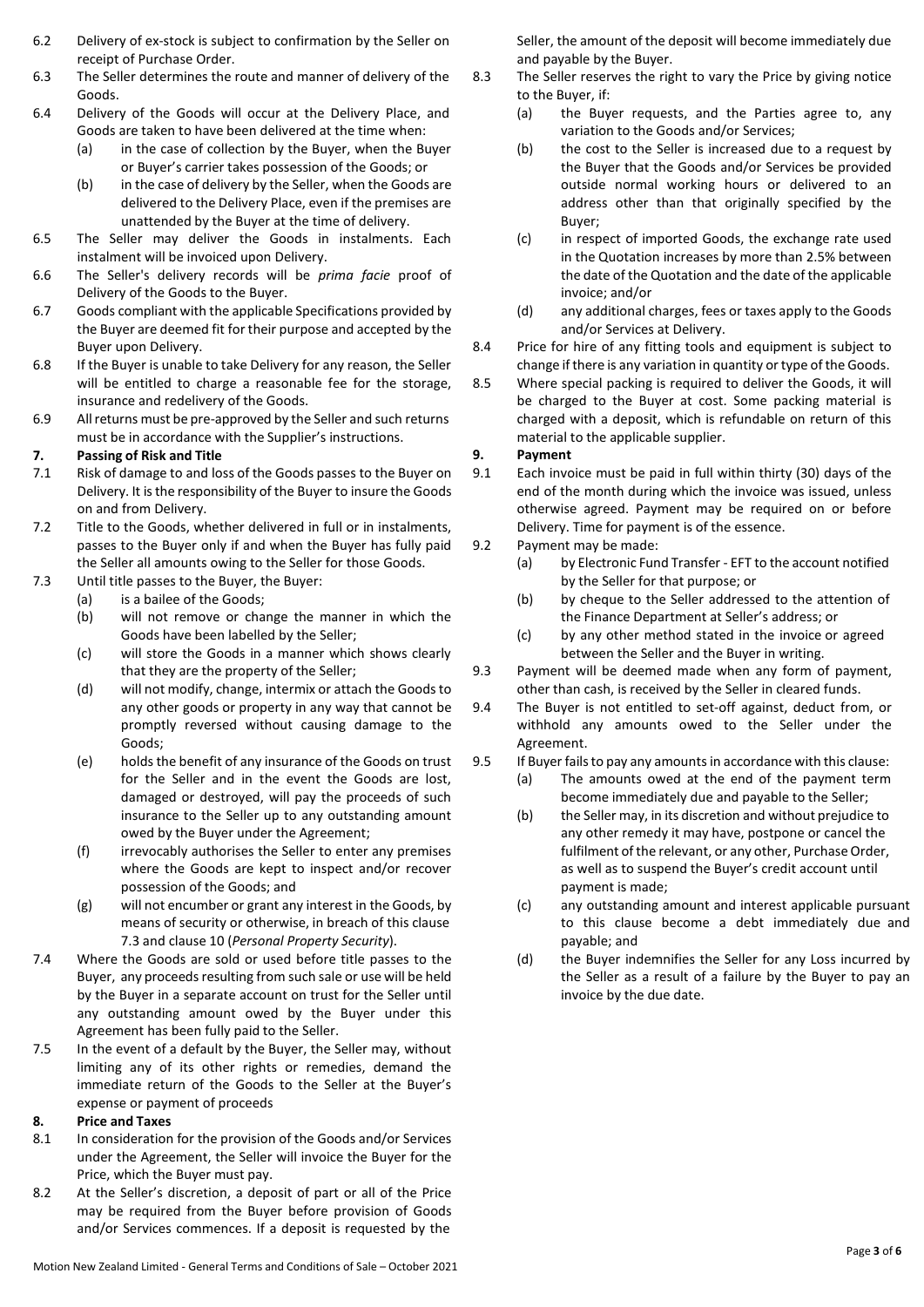- 9.6 The Seller has the right to set-off amounts owing by the Buyer to the Seller.
- 9.7 The Seller may amend the Buyer's credit terms at any time by notice to the Buyer. If the Buyer fails to comply with the new credit terms, the Seller may refuse or cancel the provision of Goods and/or Services to the Buyer. The Seller is not liable for any Loss arising from such refusal or cancellation.
- 9.8 Nothing in this clause will prevent the Seller to take any legal action against the Buyer, at any time, for default in payment terms.

# <span id="page-3-0"></span>**10. Personal Property Security**

- This clause is to be interpreted and applied in accordance with the *Personal Property Securities Act 1999* (Cth) (**PPSA**).
- 10.2 The Buyer acknowledges and agrees that:
	- (a) the Agreement constitutes a security agreement for the purposes of the PPSA, and as such, creates a security interest in the nature of a purchase money security interest to the benefit of the Seller as a secured party in all Goods provided or to be provided to the Buyer under the Agreement, to secure the payment of the Price and of any other monies which may become due and payable as a result of the supply of Goods by the Seller to the Buyer from time to time; and
	- (b) the Seller has given value for the security interest, and the Seller's security interest is effective and attaches to the Goods (including future Goods supplied by the Seller to the Buyer) immediately upon the Buyer taking Delivery of the Goods.
- 10.3 The Seller is entitled to take all steps necessary to protect and register the purchase money security interest in the Goods under the PPSA.
- 10.4 Upon request by the Seller, the Buyer will promptly sign any documents and provide any information which the Seller may request, including agreement or waivers from third parties, as necessary to register, perfect or otherwise protect and enforce the Seller's security interest in the Goods.
- 10.5 The Buyer will:
	- (a) not register, or permit to be registered, any security interest in the Goods without the prior written consent of the Seller;
	- (b) at its own cost, do anything which the Buyer considers reasonably necessary to ensure that the Seller's security interest attaches to the Goods, is enforceable, perfected and otherwise effective and has the priority required by the Seller;
	- (c) perform any of its obligations under the PPSA, and enable the Seller to exercise or enforce any of its rights in relation to its security interest and/or proceeds resulting from the Goods;
	- (d) give the Seller not less than fifteen (15) days written notice of any proposed change in the Buyer's name or any other changes in the Buyer's details (including changes in the Buyer's address, facsimile number, email address, trading name or business practice); and
	- (e) be responsible for costsincurred by the Seller (including actual legal fees and disbursements on a solicitor and client basis) in obtaining an order pursuant to section 182 of the PPSA.
- 10.6 To the extent permitted under the PPSA:
- (a) Sections 96 and 117 of the PPSA do not apply to the Agreement;
- (b) the Buyer waives its rights to receive notices, including a financing statement or financing change statement, under sections 95, 118, 121(4), 130, 132(3)(d), 132(4), 134(1), 135 and 157 of the PPSA;
- (c) the Buyer waives any rights it may have under sections 142 and 143 of the PPSA; and
- (d) neither the Seller nor the Buyer will disclose information of the kind mentioned in section 275(1) of the PPSA, and the Buyer will not authorise, and will ensure that no other party authorises, the disclosure of such information.

### <span id="page-3-2"></span>**11. Intellectual Property**

- 11.1 The Seller acknowledges that nothing in this Agreement transfers any ownership in any Buyer Materials or Buyer's Intellectual Property Rights to the Seller.
- 11.2 The Buyer acknowledges that:
	- (a) all Intellectual Property Rights owned by the Seller before and after this Agreement will remain the sole property of the Seller;
	- (b) all Intellectual Property Rights in the Seller Materials vest automatically in the Seller upon creation; and
	- (c) nothing in this Agreement transfers any ownership in Seller Materials or Seller's Intellectual Property Rights to the Buyer.
- 11.3 The Buyer grants to the Seller a perpetual, royalty-free and irrevocable licence to use the Buyer Materials and Buyer's Intellectual Property to the extent necessary to enable the Seller to carry out its obligations under this Agreement and for the term of this Agreement and waives, and will procure that its relevant Personnel waive, any moral rights (including attribution of authorship and integrity).

#### <span id="page-3-1"></span>**12. Privacy**

- 12.1 Each Party will comply with the *Privacy Act 1988* (Cth) in relation to any personal information, as defined in that Act, received from the other Party in the performance of the Agreement.
- 12.2 The Seller may obtain from and exchange with a credit reporting body information of the Buyer, which may include personal and credit information (such as name, address, date of birth, occupation, credit applications and history) for purposes of assessing Buyer's creditworthiness and ensuring compliance with the Agreement.
- 12.3 The Buyer authorises the Seller to use the personal information of the Buyer for purposes of direct marketing until such time as the Buyer revokes that authorisation by notice to the Seller or by unsubscribing from electronic mail.
- 12.4 The Buyer will have the right to request from the Seller a copy of any personal or credit information that the Seller retains as well as the correction, update or destruction of such information. The Seller will comply with any request to destroy information of the Buyer except if retention of that information is required by law or otherwise.
- 12.5 The Buyer can make a privacy complaint by contacting Seller via notice or email, and the Seller will endeavour to address and respond to any complaint within a reasonable time from receipt taking into account the complexity and nature of the complaint.

#### <span id="page-3-3"></span>**13. Confidentiality**

- 13.1 Without limiting clause [12 \(](#page-3-1)*Privacy*), neither Party will use or disclose the Confidential Information of the other Party other than as expressly permitted in this clause.
- 13.2 A Party may disclose the Confidential Information of the other Party:
	- (a) with the prior written consent of the other Party;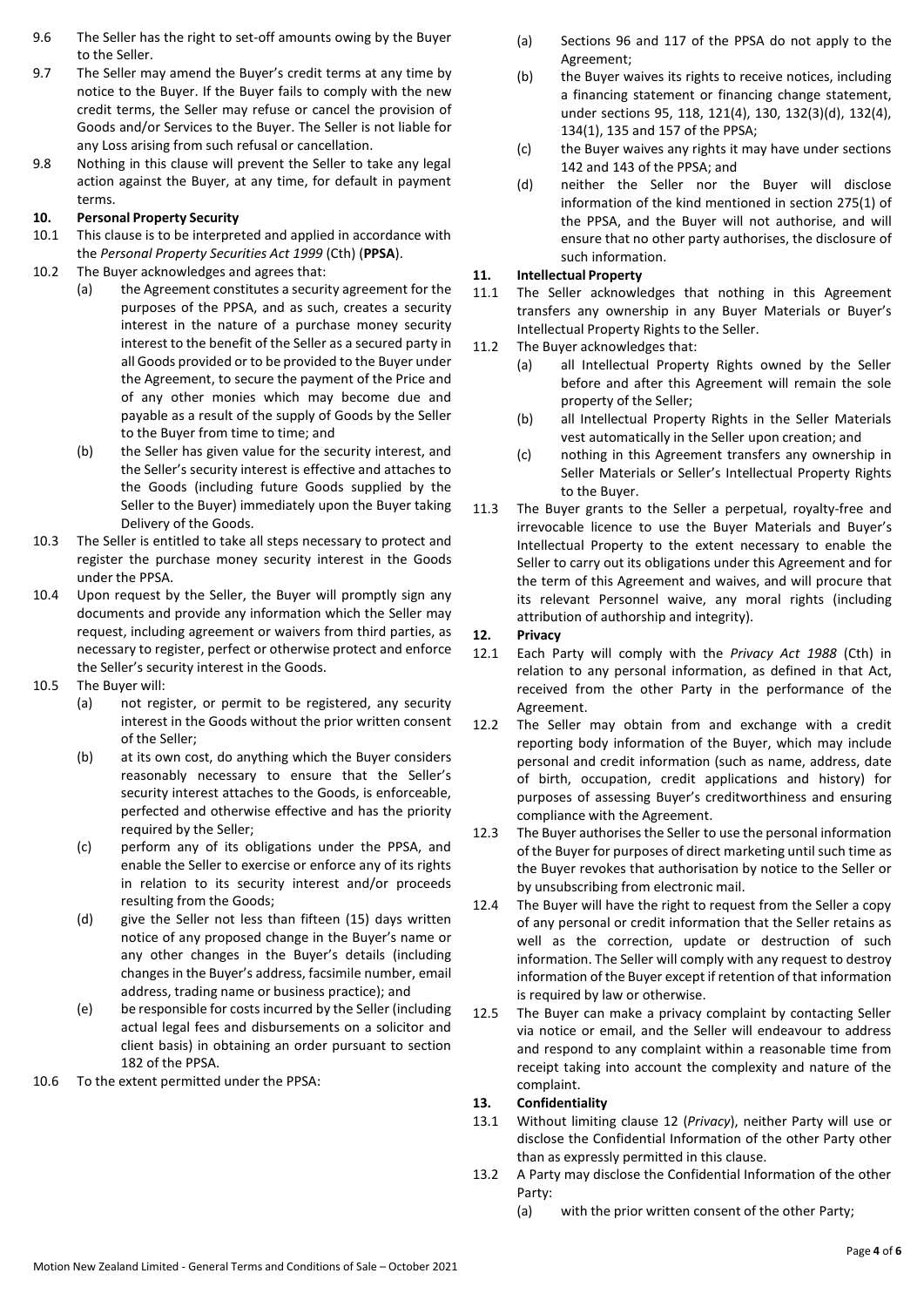- (b) on a need to know basisto its Personnel for the purpose of performance under the Agreement; or
- (c) as required by law, a court order, or any stock exchange,provided the other Party is given notice and opportunity to prevent the disclosure.
- 13.3 A Party disclosing Confidential Information to its Personnel must ensure the recipient is made aware of the nature of that information and agrees to abide by the terms of this clause.
- 13.4 Each Party will protect and appropriately secure the Confidential Information of the other Party in a manner consistent with the first Party's methods of protecting its own Confidential Information.
- 13.5 The Confidential Information of a Party is the property of that Party. A Party obtains no right, title, interest, or licence in or tothe Confidential Information of the other Party.

#### **14. Warranty**

- 14.1 To the extent that Goods supplied are covered by a manufacturer's warranty, where possible, the Seller will pass on to the Buyer the benefit of the manufacturer's warranty.
- 14.2 The Buyer is responsible for installation and use of the Goods in accordance with manufacturer's instructions.
- 14.3 The Seller will provide all reasonable assistance to the Buyer in obtaining the benefits of applicable manufacturer's warranties.
- 14.4 The Warranty Period with respect to the Goods and/or Services will be as defined in this Agreement or as otherwise specified in either the Quotation or in a separate written document.
- 14.5 The Additional Warranties are applicable only where the Seller is identified in the Quotation and/or the Purchase Order as HS Company Pty Limited (ABN 52 099 707 856) ) or, where the context so permits, an authorised franchisee of HS Company Pty Limited individually identified on the Quotation or Purchase Order by their full name and applicable ABN , and, to the extent permitted by law, are subject to the warranty limitations set out in this Agreement.

### <span id="page-4-0"></span>**15. Surplus Goods**

- 15.1 Where the Seller notifies the Buyer that goods are unused surplus or excess stock (**Surplus Goods**) the Seller does not warrant that any of the Surplus Goods will come with any manual(s) or accessories that might have been supplied with such goods when first sold to an end user or to an authorised dealer or distributor.
- 15.2 The Seller excludes, to the extent permitted by law and subject to clause [17,](#page-4-2) any and all warranties, representations or conditions, either express or implied, relating to the Surplus Goods.

#### **16. Defects**

- 16.1 If a Defect arises in the Goods and/or Services, the Buyer must notify the Seller within 10 days of the Buyer becoming aware of the Defect and provide particulars of the Defect. The Buyer will grant to the Seller an immediate access to inspect the Goods and/or Services to the extent reasonable.
- 16.2 For all Warranty Claims, the Seller will, at its option:
	- (a) in case of Goods, repair or replace the Goods, or reimburse the Buyer for the Goods; and
	- (b) in case of Services, re-supply the Services, fix the breach, or reimburse the Buyer for the Services.
- 16.3 All claims and notices under this clause must be made in accordance with claus[e 23.](#page-5-1)
- <span id="page-4-2"></span>16.4 The costs associated with delivering the Goods to and from the Seller will be the responsibility of:
	- (a) the Seller if the Goods are returned during the Warranty Period; or
	- (b) the Buyer if the Goods are returned outside the Warranty Period.

## **17. Consumer Guarantees**

<span id="page-4-4"></span>**18.** The Goods come with guarantees that cannot be excluded under the *Sale of Goods Act 1908, Fair Trading Act 1986, and the Consumer Guarantees Act 1993*. The Buyer is entitled to a replacement or refund for a major failure and compensation for any other reasonably foreseeable loss or damage. The Buyer is also entitled to have the Goods repaired or replaced ifthe Goods fail to be of acceptable quality and the failure does not amount to a major failure.

## **19. Limitation of Liability**

- 19.1 Notwithstanding any other clause of this Agreement, to the extent permitted by law, the Seller's aggregate liability for any Loss in connection with or arising out of this Agreement, whether based in contract, statute, tort (including negligence) or otherwise:
	- (a) is limited at the Seller's option to one of the following:
		- (i) in case of Goods, to repair or replace the Goods, or reimburse the Buyer for the Goods; and
		- (ii) in case of Services, to re-supply the Services, fix the breach, or reimburse the Buyer for the Services,
	- (b) but will not exceed the amount paid by the Buyer for the Goods and/or Services in relation to which the Seller's liability arose; and
	- (c) is reduced to the extent that the Buyer caused or contributed to the Loss, either directly or indirectly.
- 19.2 To the extent permitted by law, the Seller will not be liable to the Buyer for any:
	- (a) special, indirect, incidental, exemplary or consequential damages or losses of any kind; and
	- (b) any loss of profit or anticipated profit, loss of production, loss of goodwill or reputation, loss of savings or anticipated savings, loss of inventory, cost of capital, loss of revenue or anticipated revenue, loss of use or equipment or loss of contract or business opportunity.

## **20. Force Majeure**

- <span id="page-4-1"></span>20.1 Despite any other provision of this Agreement, if and to the extent the Seller's performance of any obligations under the Agreement is prevented or affected due to any act of God, strikes, lockouts, trade or workplace relations disputes, fire, breakdown, interruption of transport, governmental action or any other event or cause beyond the Seller's reasonable control (**Force Majeure Event**), the Seller will not be required to perform its obligations under this Agreement to the extent they are affected by the Force Majeure Event until the Force Majeure Event has ceased.
- 20.2 The Seller will notify the Buyer of the occurrence of a Force Majeure Event and the expected impacts on the performance of the Agreement as soon as reasonably practicable.
- 20.3 If a Force Majeure Event continues for more than 15 days, the Seller will be entitled, at its option, to terminate the Agreement upon notice to the Buyer.

### <span id="page-4-3"></span>**21. Term and Termination**

- 21.1 This Agreement will remain in force until all Goods and/or Services have been provided and paid for in full, or until all obligations under it have been complied with, unless terminated earlier in accordance with this clause [20](#page-4-3) (*Term and Termination*).
- <span id="page-4-5"></span>21.2 The Seller may terminate the Agreement and cancel performance of Services or delivery of Goods at any time by giving 10 days prior written notice to the Buyer. On giving such notice, the Seller will refund to the Buyer any amounts paid by the Buyer in respect of undelivered Goods and/or Services.
- <span id="page-4-6"></span>21.3 Either Party may terminate the Agreement:
	- (a) for a breach which is not capable of being remedied, immediately upon notice to the other Party;